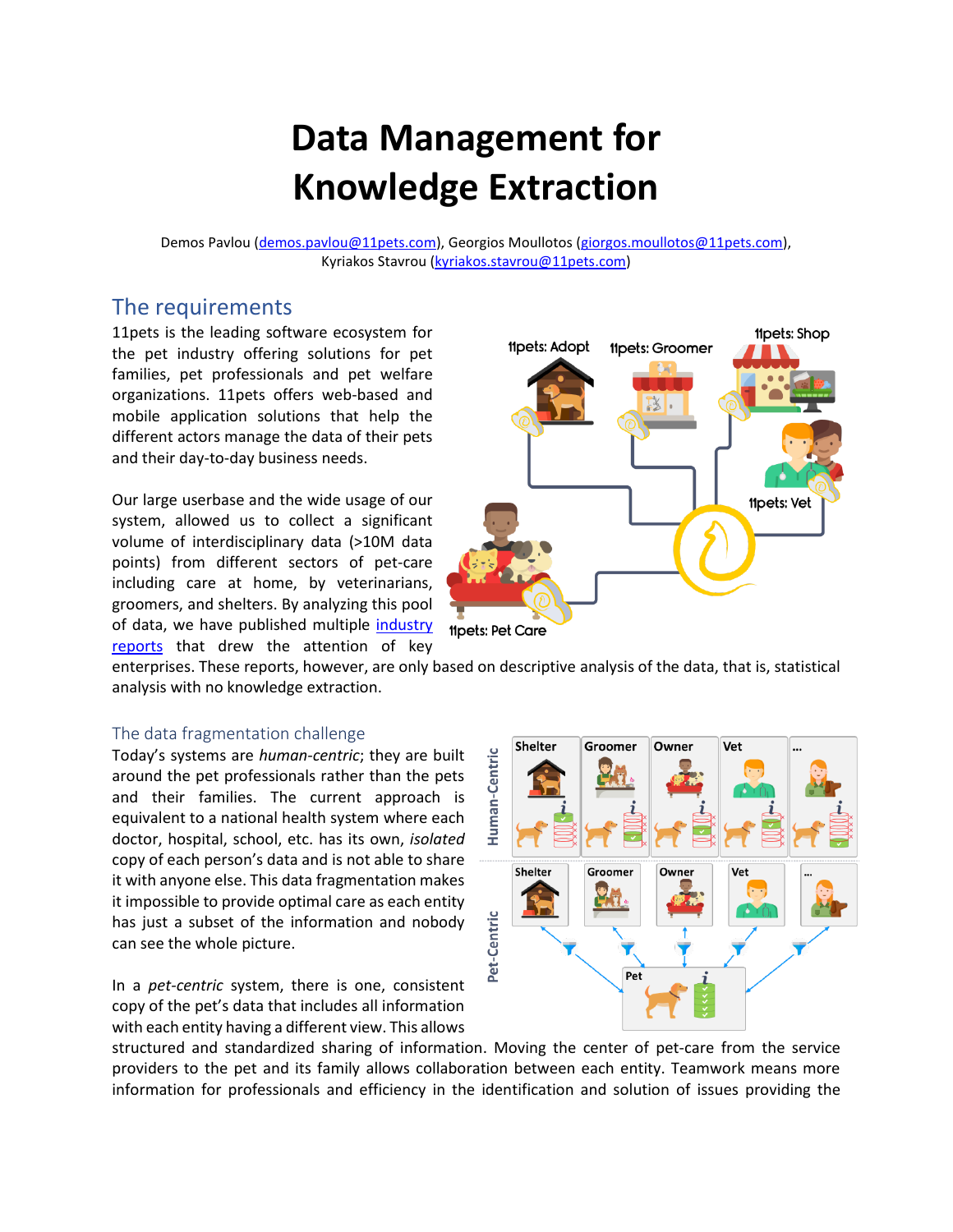breakthrough the industry needs. Imagine a pet that had an allergic reaction while in the shelter and its new vet is not aware. It is only in a pet-centric system that continuity is guaranteed and professionals have access to all the necessary information.

11pets was the first to introduce the pet-centric approach to the industry and is today the most widely used digital pet-care platform. The 11pets platform enables collaboration at every level considering all privacy constraints. Professionals and families select which data they will share, with whom, and for how long. Each time we release a new product and cover another sector of the industry, we enrich our data not only with additional information but also, with additional parameters.

#### Knowledge extraction using pet-care data

Machine learning and knowledge/intelligence extraction are widely used today in a variety of areas, including healthcare, security, transportation, risk detection, risk management, etc. [\[ref\]](https://www.upgrad.com/blog/data-analytics-applications/). The field had major contributions in the areas of self-driving cars, natural language translation, and healthcare [\[ref\]](https://www.cio.com/article/3564694/healthcare-analytics-success-stories.html). It is a field that is growing rapidly and each day is applied to more real-life problems.

Recently, there have been several efforts on using data analysis for the pet industry [\[ref,](https://dl.acm.org/doi/abs/10.1145/3305160.3305164) [ref\]](https://www.computerweekly.com/news/252490238/CDO-interview-Pets-at-Home-uses-data-analytics-to-further-petcare-ecosystem). However, these studies cover only one pet-care sector at a time as their datasets are limited to it. As explained already, modern pet-care involves different sectors that collaboratively care for each pet. The pet-centric nature of the 11pets platform allows all these care providers to work together by centralizing the data management. This, in turn, enables having composite, consistent and coherent interdisciplinary data from different sectors, making it unique. An example of a study that is only enabled by this pet-centric approach is the identification of the relationship between the care a pet receives at the groomer and any skin allergies later treated by a veterinarian.

## The data layout of 11pets

For knowledge and intelligence extraction it is necessary to guarantee the consistency of the data, that is, all references to each entity should be unique in the whole system. Simply stated, all actors should see the same view each entity respectless of their role. For example, a veterinarian, groomer, of pet shop, should see the same data of the pet; when one actor modifies the data of a pet, all other actors should see the updated information.

There are three key conflicting requirements:

- 1. **Data consistency:** The different actors should see the same data at all times.
- 2. **Private data:** Each actor should be able to keep private data for each entity. For example, a groomer might want to keep additional information about a pet regarding its grooming particularities. This dataset is private to the groomer and should neither be visible, nor modifiable by the other actors.
- 3. **Personal data:** Each data point should have a well-defined owner. Legally, the data of a pet belongs to the family. However, private data (such as what was explained the previous point) should belong to the actor that added it.

## The case of shared data

Consider the case that a pet family takes the pet to a veterinarian for an x-ray. The veterinarian takes the x-ray and adds it to the pet's data. The veterinarian analyzes the x-ray and writes the diagnosis and also, keep information about how he/she inferred the diagnosis from the x-rays. At the same time, the family adds a comment about the treatment it received from the veterinary clinic.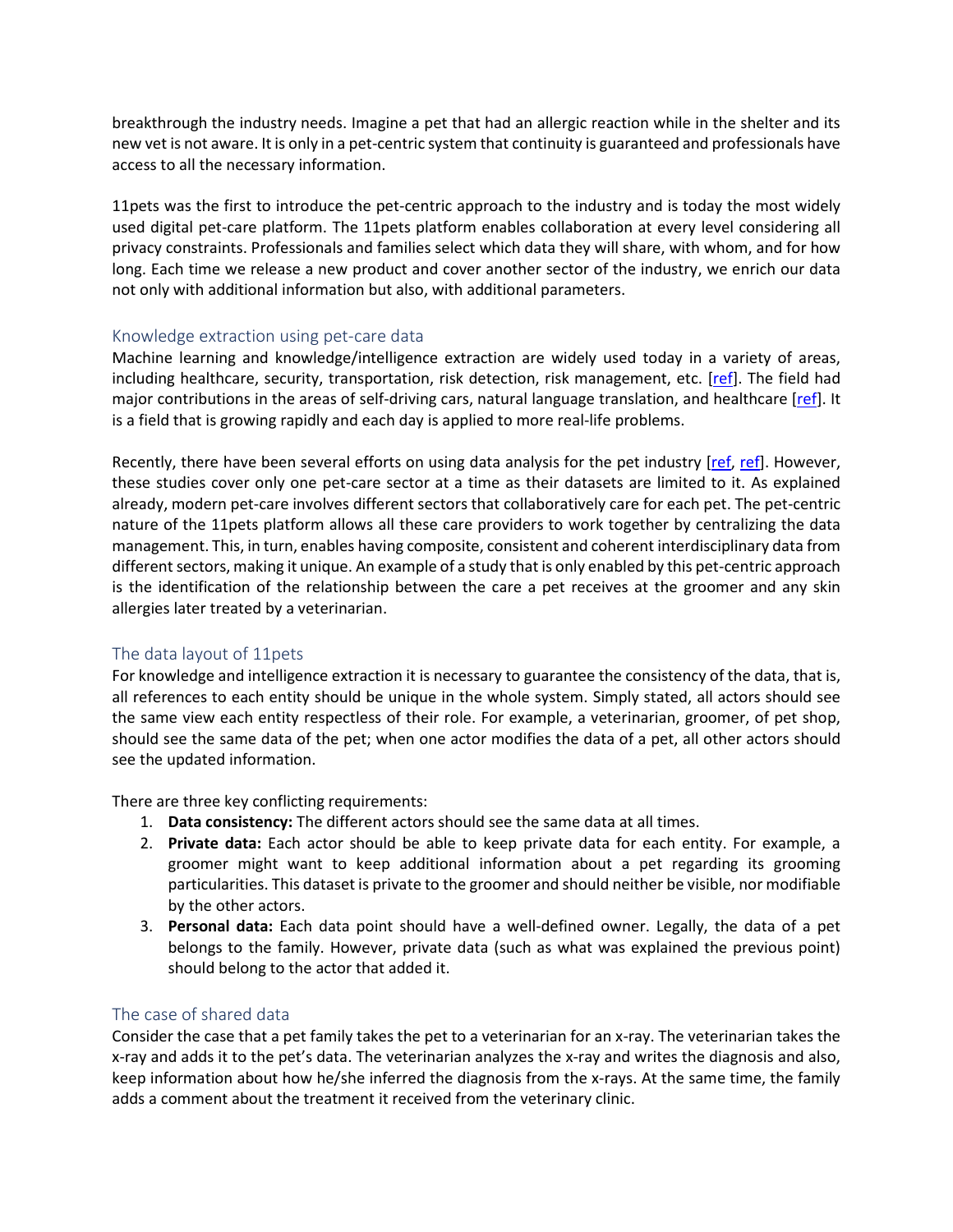This scenario is very common and presents a complicated data-ownership scheme.

- **Appointment data:** The ownership belongs to the veterinarian and can be shared with the family.
- **X-ray:** The family has paid for the x-ray itself and has the right to obtain a copy of the file. The veterinary clinic, also has access to the file. The system should guarantee that even if the one party (e.g., the family) deletes or modifies the x-ray, the copy of the other party (the veterinarian in this example) will retain the original information.
- **Diagnosis:** This has exactly the same treatment as the x-ray.
- **Inference / internal veterinary clinic notes:** This piece of information is private to the clinic and forms part of the intellectual properly the system needs to preserve. The family should not have access to this information.
- Family notes: Similarly, any notes the family adds for the treatment, is private to it and should not be visible to the clinic.

## The data management scheme

The data management scheme of 11pets is based on the following principles:

- 1. The baseline database schema allows one entry per entity (e.g., each pet is written only once)
- 2. The system maintains separate tables for the actor-specific data. This mechanism regards for example the specific information professionals add for the pet (e.g., grooming information for groomers, veterinary data for clinics etc.)
- 3. The different actors have separate views depending on their role. This is supported by a proprietary SLA (Service Layer Agreement) mechanism that defines the elements each actor can access and modify.

The sharing of data between the different actors is as follows:

- 1. The source actor shares the information with the destination actor (e.g., if a veterinarian will share an x-ray with the family, then the source actor is the veterinarian and the destination actor is the family).
- 2. When the sharing is submitted, the destination is given read-access to the data.
- 3. Updating of the information:
	- a. **Source Update**: If the source updates the information, the destination views the updated version of the data
	- b. **Destination Update**: If the destination wants to update the data, then a separate "noteslike" entry is created that is stored together with the original information. The source cannot access this part.
	- c. **Deletion**: If the source or destination deletes the data, then they lose the permission to access the data. The other actor maintains the access permission.

# Data sanitization

Human entered data offer suffer from mistakes which significantly limit the expressive power of the information. Some examples include:

- **Explicitly invalid information:**
	- o For example, information about estrous cycles / pregnancies for neutered pets.
	- o Prescription of medications for the wrong species
- **Outlier data:** Datapoints that are way different than other similar metrics (e.g., weight).